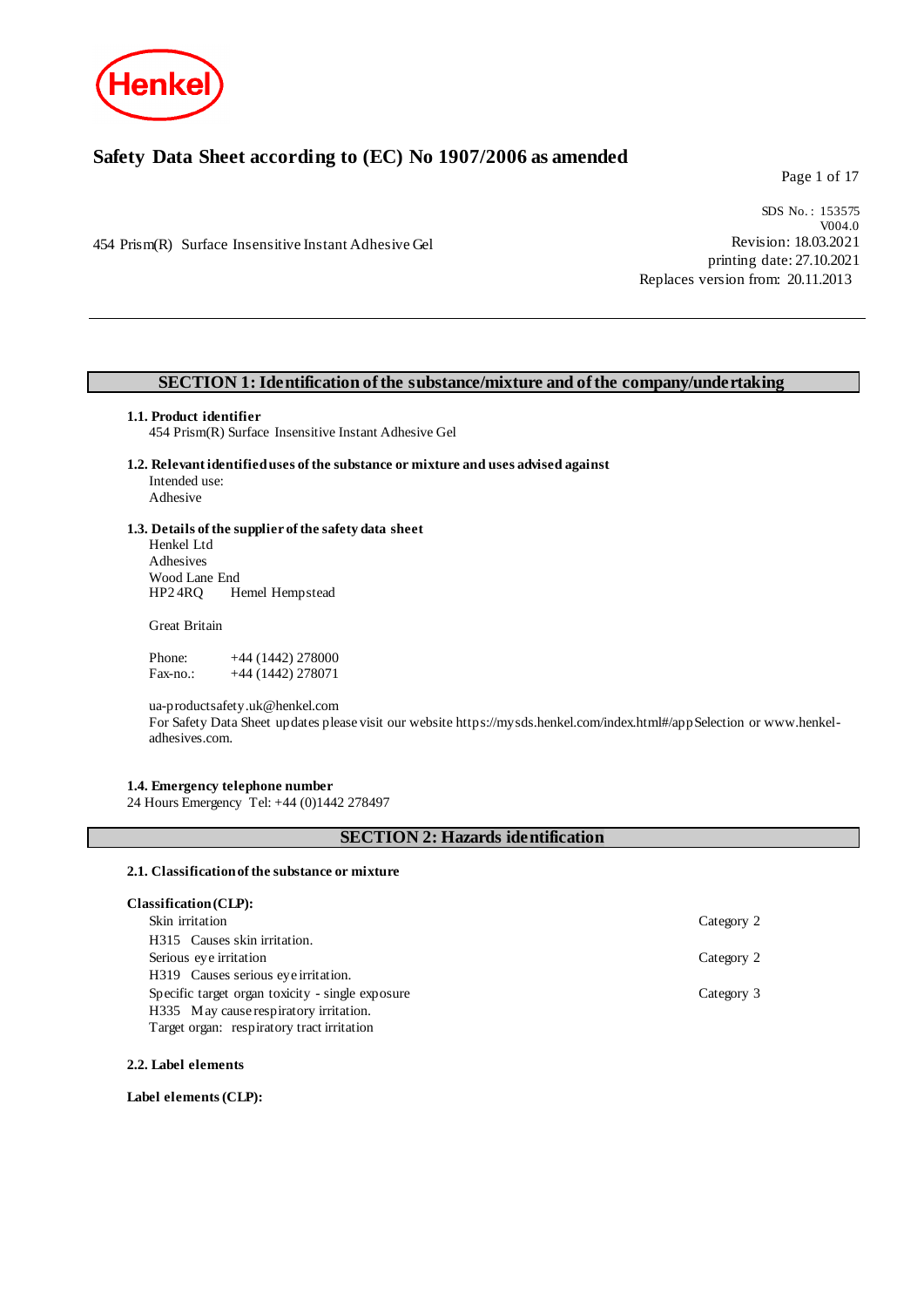| <b>Hazard</b> pictogram:                             |                                                                                                                                                                                                                           |
|------------------------------------------------------|---------------------------------------------------------------------------------------------------------------------------------------------------------------------------------------------------------------------------|
| Contains                                             | Ethyl 2-cy anoacry late                                                                                                                                                                                                   |
| Signal word:                                         | Warning                                                                                                                                                                                                                   |
| <b>Hazard statement:</b>                             | H315 Causes skin irritation.<br>H319 Causes serious eye irritation.<br>H335 May cause respiratory irritation.                                                                                                             |
| Supplemental information                             | Cyanoacry late. Danger. Bonds skin and eyes in seconds. Keep out of the reach of<br>children.                                                                                                                             |
| <b>Precautionary statement:</b><br><b>Prevention</b> | P280 Wear protective gloves/eye protection.<br>P261 Avoid breathing vapors.                                                                                                                                               |
| <b>Precautionary statement:</b><br><b>Response</b>   | P337+P313 If eye irritation persists: Get medical advice/attention.<br>P305+P351+P338 IF IN EYES: Rinse cautiously with water for several minutes. Remove<br>contact lenses, if present and easy to do. Continue rinsing. |
| <b>Precautionary statement:</b><br><b>Disposal</b>   | P501 Dispose of contents/container in accordance with national regulation.                                                                                                                                                |

### **2.3. Other hazards**

None if used properly.

Not fulfilling Persistent, Bioaccumulative and Toxic (PBT), very Persistent and very Bioaccumulative (vPvB) criteria.

## **SECTION 3: Composition/information on ingredients**

### **3.2. Mixtures**

**General chemical description:**

Cyanoacrylate Adhesive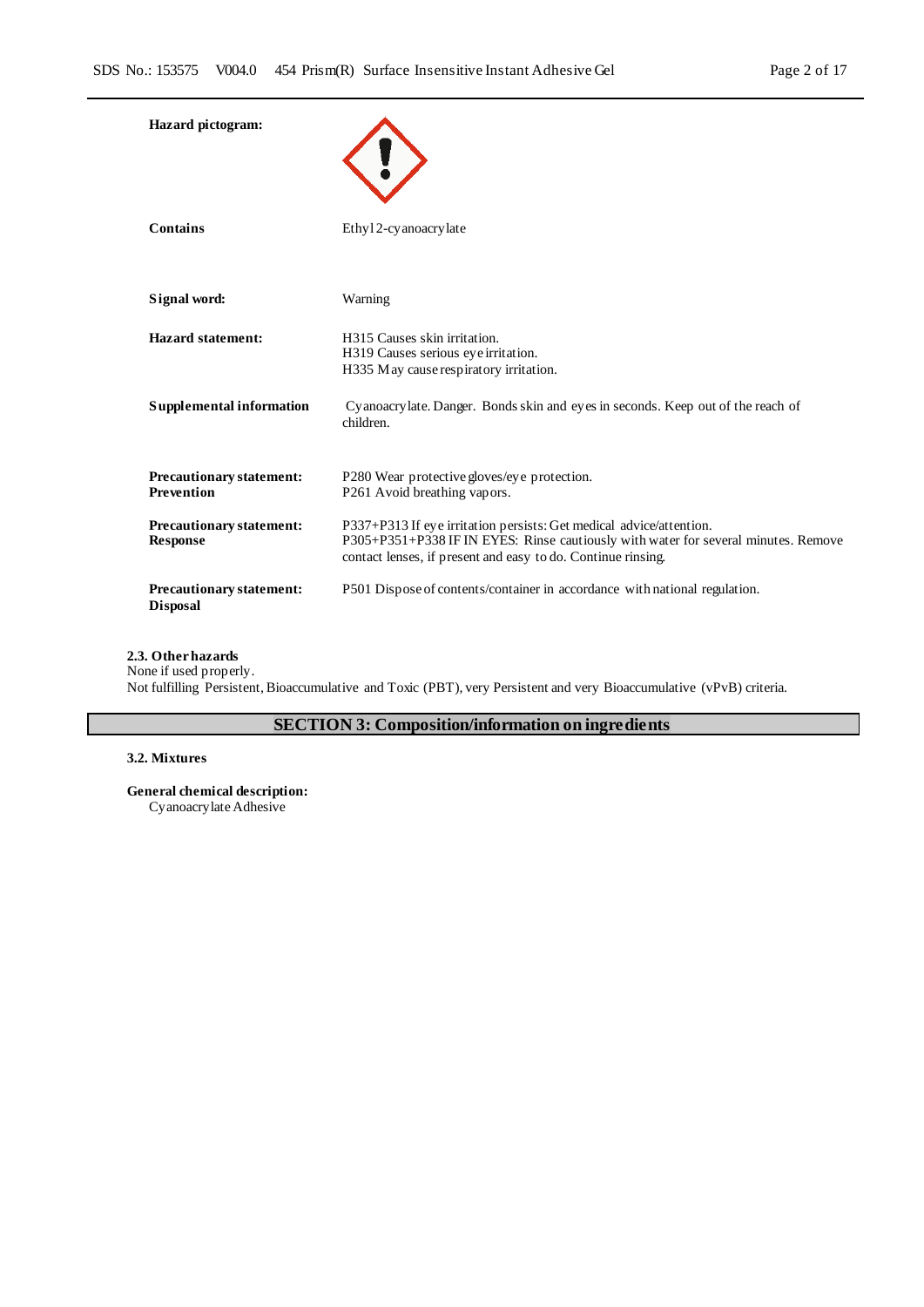#### **Declaration of the ingredients according to CLP (EC) No 1272/2008:**

| Hazardous components            | <b>EC</b> Number | content        | <b>Classification</b>            |
|---------------------------------|------------------|----------------|----------------------------------|
| CAS-No.                         | REACH-RegNo.     |                |                                  |
| Ethyl 2-cyanoacrylate           | $230 - 391 - 5$  | 50 - 100 %     | Eye Irrit. 2                     |
| $7085 - 85 - 0$                 | 01-2119527766-29 |                | H319                             |
|                                 |                  |                | STOT SE3                         |
|                                 |                  |                | H335                             |
|                                 |                  |                | Skin Irrit. 2                    |
|                                 |                  |                | H315                             |
| $Bis(2-hydroxy-3-tert-butyl-5-$ | $204 - 327 - 1$  | $0.1 < 1\%$    | Repr. 2                          |
| methylphenyl)methane            | 01-2119496065-33 |                | H361                             |
| $119-47-1$                      |                  |                |                                  |
| Hydroquinone                    | $204 - 617 - 8$  | $0.01 < 0.1\%$ | Aquatic Acute 1                  |
| $123 - 31 - 9$                  | 01-2119524016-51 |                | H400                             |
|                                 |                  |                | Aquatic Chronic 1                |
|                                 |                  |                | H410                             |
|                                 |                  |                | Carc. 2                          |
|                                 |                  |                | H351                             |
|                                 |                  |                | Muta <sub>2</sub>                |
|                                 |                  |                | H341                             |
|                                 |                  |                | Acute Tox. 4; Oral               |
|                                 |                  |                | H <sub>3</sub> 02                |
|                                 |                  |                | Eye Dam. 1                       |
|                                 |                  |                | H318                             |
|                                 |                  |                | Skin Sens. 1                     |
|                                 |                  |                | H317                             |
|                                 |                  |                | M factor (Acute Aquat Tox): $10$ |

**For full text of the H - statements and other abbreviations see section 16 "Other information". Substances without classification may have community workplace exposure limits available.**

### **SECTION 4: First aid measures**

#### **4.1. Description of first aid measures**

Inhalation:

Move to fresh air, consult doctor if complaint persists.

Skin contact:

Do not pull bonded skin apart. It may be gently peeled apart using a blunt object such as a spoon, preferably after soaking in warm soapy water.

Cyanoacrylates give off heat on solidification. In rare cases a large drop will generate enough heat to cause a burn.

Burns should be treated normally after the adhesive has been removed from the skin.

If lips are accidentally stuck together apply warm water to the lips and encourage maximum wetting and pressure from saliva inside the mouth.

Peel or roll lips apart. Do not try to pull the lips apart with direct opposing action.

Eye contact:

If the eye is bonded closed, release eyelashes with warm water by covering with wet pad.

Cyanoacrylate will bond to eye protein and will cause periods of weeping which will help to debond the adhesive.

Keep eye covered until debonding is complete, usually within 1-3 days.

Do not force eye open. Medical advice should be sought in case solid particles of cyanoacrylate trapped behind the eyelid cause any abrasive damage.

Ingestion:

Ensure that breathing passages are not obstructed. The product will polymerise immediately in the mouth making it almost impossible to swallow. Saliva will slowly separate the solidified product from the mouth (several hours).

#### **4.2. Most important symptoms and effects, both acute and delayed**

EYE: Irritation, conjunctivitis.

SKIN: Redness, inflammation.

RESPIRATORY: Irritation, coughing, shortness of breath, chest tightness.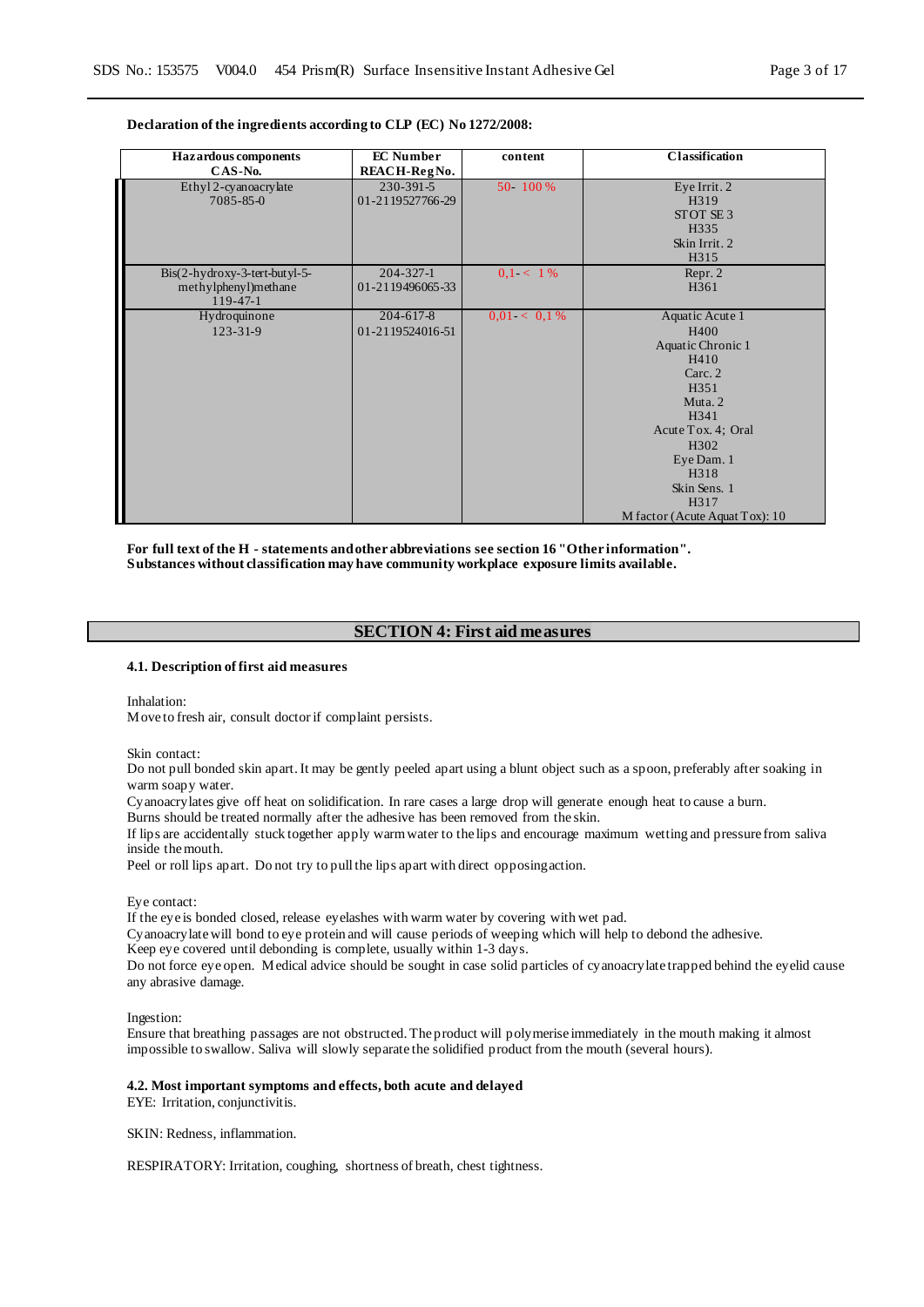#### **4.3. Indication of any immediate medical attention and special treatment needed**

See section: Description of first aid measures

### **SECTION 5: Firefighting measures**

### **5.1. Extinguishing media**

**Suitable extinguishing media:** Foam, extinguishing powder, carbon dioxide. Fine water spray

#### **Extinguishing media which must not be used for safety reasons:**

None known

#### **5.2. Special hazards arising from the substance or mixture**

In the event of a fire, carbon monoxide (CO), carbon dioxide (CO2) and nitrogen oxides (NOx) can be released.

### **5.3. Advice for firefighters**

Wear self-contained breathing apparatus and full protective clothing, such as turn-out gear.

#### **Additional information:**

In case of fire, keep containers cool with water spray.

### **SECTION 6: Accidental release measures**

#### **6.1. Personal precautions, protective equipment and emergency procedures**

Ensure adequate ventilation. Avoid contact with skin and eyes.

Wear protective equipment.

#### **6.2. Environmental precautions**

Do not empty into drains / surface water / ground water.

#### **6.3. Methods and material for containment and cleaning up**

Do not use cloths for mopping up. Flood with water to complete polymerization and scrape off the floor. Cured material can be disposed of as non-hazardous waste.

Dispose of contaminated material as waste according to Section 13.

#### **6.4. Reference to other sections**

See advice in section 8

### **SECTION 7: Handling and storage**

#### **7.1. Precautions for safe handling**

Ventilation (low level) is recommended when using large volumes Use of dispensing equipment is recommended to minimise the risk of skin or eye contact Avoid skin and eye contact. See advice in section 8

#### Hygiene measures:

Wash hands before work breaks and after finishing work. Do not eat, drink or smoke while working. Good industrial hygiene practices should be observed.

**7.2. Conditions for safe storage, including any incompatibilities**

Refer to Technical Data Sheet

**7.3. Specific end use(s)** Adhesive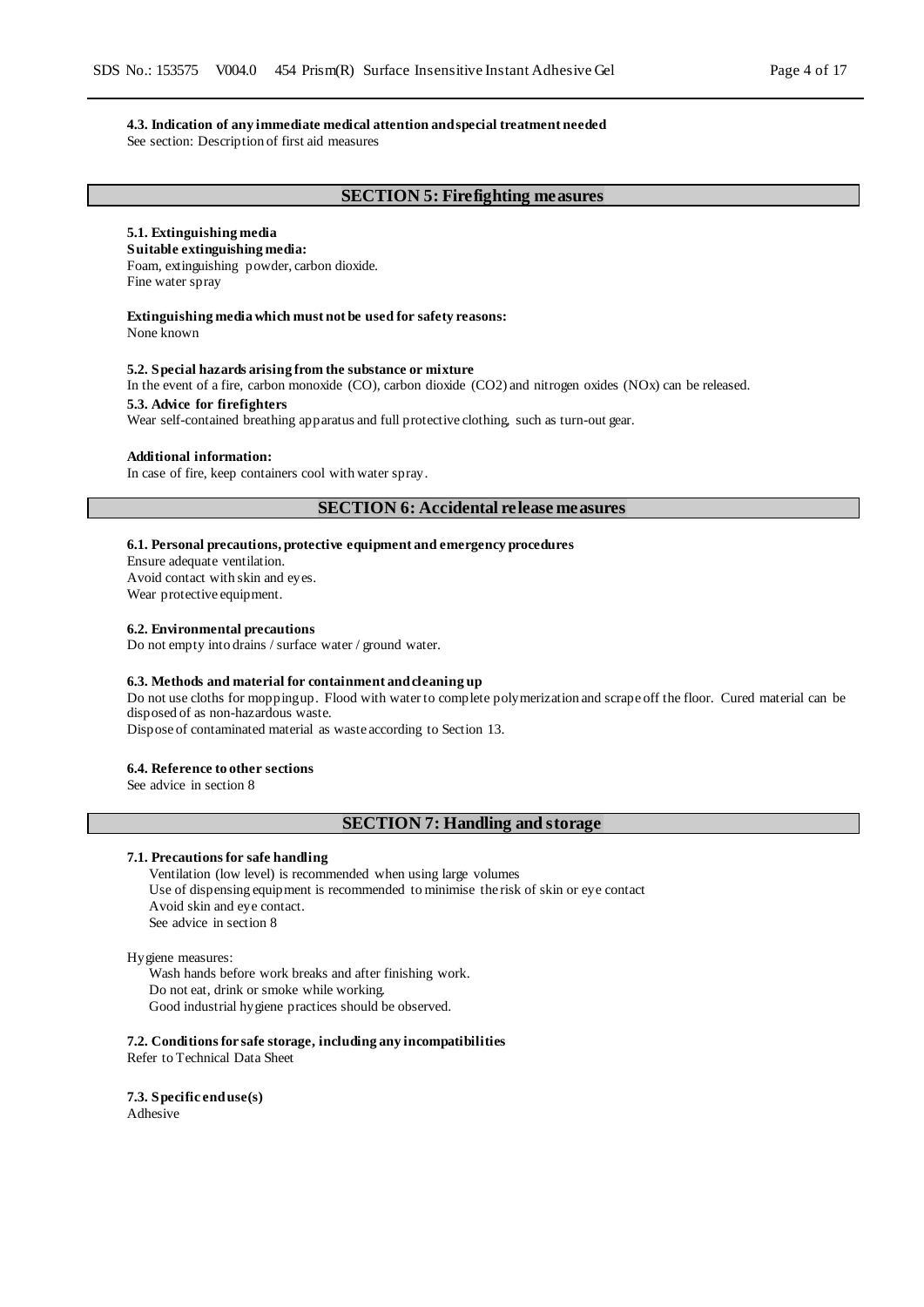### **SECTION 8: Exposure controls/personal protection**

### **8.1. Control parameters**

### **Occupational Exposure Limits**

Valid for

Great Britain

| Ingredient [Regulated substance]                                  | ppm | mg/m <sup>3</sup> | Value type                           | Short term exposure limit<br>category/Remarks | <b>Regulatory list</b> |
|-------------------------------------------------------------------|-----|-------------------|--------------------------------------|-----------------------------------------------|------------------------|
| Ethyl 2-cyanoacrylate<br>$7085 - 85 - 0$<br>[ETHYL CYANOACRYLATE] | 0.3 | 1,5               | Short Term Exposure<br>Limit (STEL): | 15 minutes                                    | EH40 WEL               |
| Hydroquinone<br>$123 - 31 - 9$<br>[HYDROQUINONE]                  |     | 0,5               | Time Weighted Average<br>$(TWA)$ :   |                                               | EH40 WEL               |

### **Occupational Exposure Limits**

Valid for

Ireland

| Ingredient [Regulated substance]                                                              | ppm | mg/m <sup>3</sup> | Value type                           | Short term exposure limit<br>category/Remarks | <b>Regulatory list</b> |
|-----------------------------------------------------------------------------------------------|-----|-------------------|--------------------------------------|-----------------------------------------------|------------------------|
| Ethyl 2-cyanoacrylate<br>7085-85-0<br>  [ETHYL 2-CYANOACRYLATE; ETHYL<br>CYANOACRYLATE]       |     |                   | Short Term Exposure<br>Limit (STEL): | 15 minutes                                    | IR OEL                 |
| Ethyl 2-cyanoacrylate<br>$7085 - 85 - 0$<br>  [ETHYL 2-CYANOACRYLATE; ETHYL<br>CYANOACRYLATE] | 0,2 |                   | Time Weighted Average<br>$(TWA)$ :   |                                               | IR OEL                 |
| Hydroquinone<br>$123 - 31 - 9$<br>[HYDROQUINONE]                                              |     | 0.5               | Time Weighted Average<br>$(TWA)$ :   |                                               | IR OEL                 |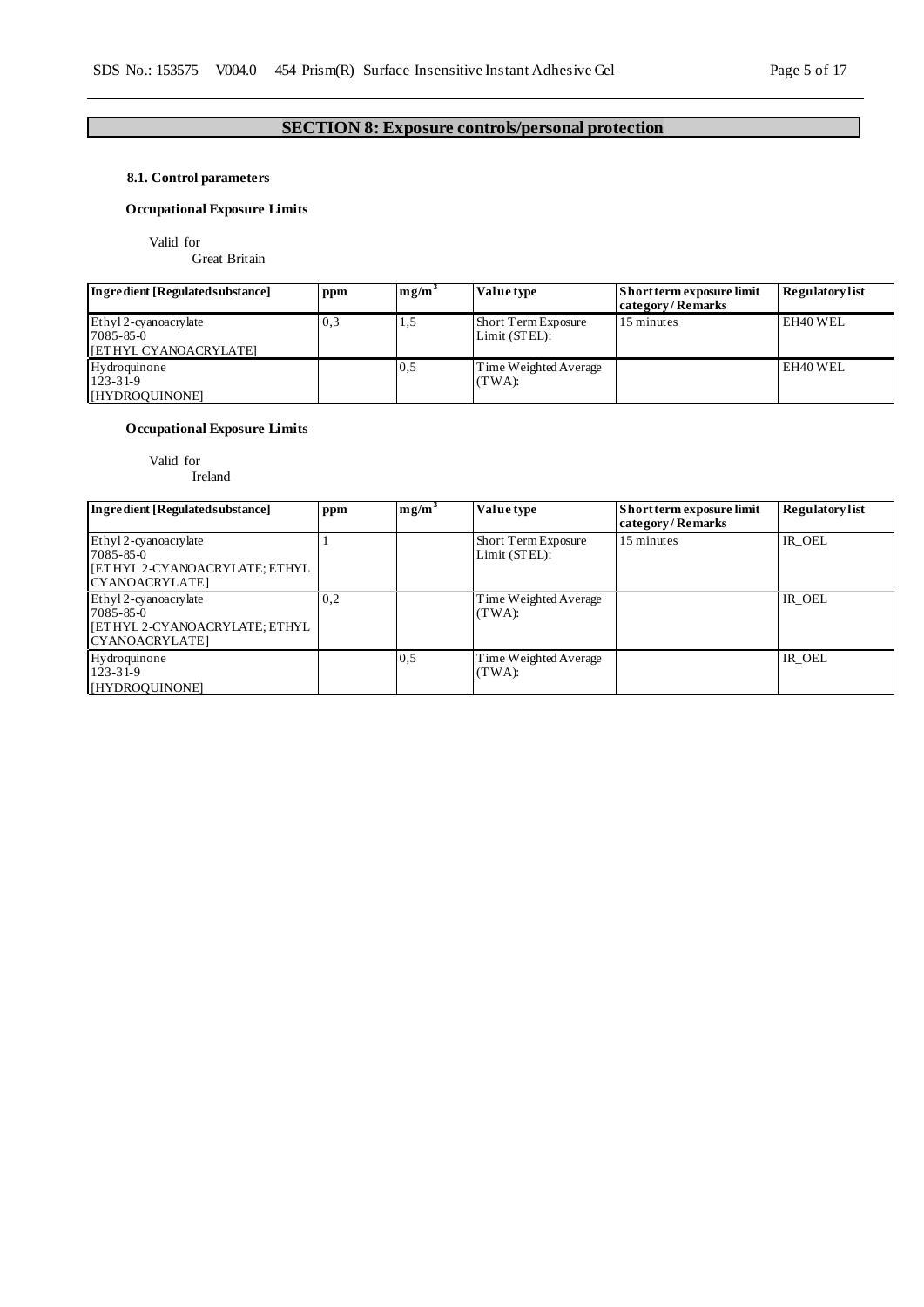### **Predicted No-Effect Concentration (PNEC):**

| Name on list                                 | <b>Environmental</b> Exposure<br>Compartment period | Value                |     |                                  |        | <b>Remarks</b> |
|----------------------------------------------|-----------------------------------------------------|----------------------|-----|----------------------------------|--------|----------------|
|                                              |                                                     | mg/l                 | ppm | mg/kg                            | others |                |
| 6,6'-di-tert-Butyl-2,2'-methylenedi-p-cresol | aqua                                                | 0.0068               |     |                                  |        |                |
| $119-47-1$                                   | (freshwater)                                        | mg/1                 |     |                                  |        |                |
| 6,6'-di-tert-Butyl-2,2'-methylenedi-p-cresol | aqua (marine                                        | 0.00068              |     |                                  |        |                |
| $119-47-1$                                   | water)                                              | mg/l                 |     |                                  |        |                |
| 6,6'-di-tert-Butyl-2,2'-methylenedi-p-cresol | aqua                                                | $0,048 \text{ mg}/1$ |     |                                  |        |                |
| $119 - 47 - 1$                               | <i>(intermittent)</i>                               |                      |     |                                  |        |                |
|                                              | releases)                                           |                      |     |                                  |        |                |
| 6,6'-di-tert-Butyl-2,2'-methylenedi-p-cresol | sewage                                              | $100$ mg/l           |     |                                  |        |                |
| 119-47-1                                     | treatment plant                                     |                      |     |                                  |        |                |
|                                              | (STP)                                               |                      |     |                                  |        |                |
| 6,6'-di-tert-Butyl-2,2'-methylenedi-p-cresol | sediment                                            |                      |     | $102$ mg/kg                      |        |                |
| 119-47-1                                     | (freshwater)                                        |                      |     |                                  |        |                |
| 6,6'-di-tert-Butyl-2,2'-methylenedi-p-cresol | sediment                                            |                      |     | $\overline{10}$ ,2 mg/kg         |        |                |
| 119-47-1                                     | (marine water)                                      |                      |     |                                  |        |                |
| 6,6'-di-tert-Butyl-2,2'-methylenedi-p-cresol | Soil                                                |                      |     | $\overline{20}$ ,4 mg/kg         |        |                |
| 119-47-1                                     |                                                     |                      |     |                                  |        |                |
| 6,6'-di-tert-Butyl-2,2'-methylenedi-p-cresol | oral                                                |                      |     | $10 \frac{\text{mg}}{\text{kg}}$ |        |                |
| 119-47-1                                     |                                                     |                      |     |                                  |        |                |
| Hydroquinone                                 | aqua                                                | 0.00057              |     |                                  |        |                |
| $123 - 31 - 9$                               | (freshwater)                                        | mg/1                 |     |                                  |        |                |
| Hydroquinone                                 | aqua (marine                                        | 0,000057             |     |                                  |        |                |
| $123 - 31 - 9$                               | water)                                              | mg/1                 |     |                                  |        |                |
| Hydroquinone                                 | sediment                                            |                      |     | 0,0049                           |        |                |
| $123 - 31 - 9$                               | (freshwater)                                        |                      |     | mg/kg                            |        |                |
| Hydroquinone                                 | sediment                                            |                      |     | 0.00049                          |        |                |
| 123-31-9                                     | (marine water)                                      |                      |     | mg/kg                            |        |                |
| Hydroquinone                                 | aqua                                                | 0,00134              |     |                                  |        |                |
| $123 - 31 - 9$                               | <i>(intermittent)</i>                               | mg/l                 |     |                                  |        |                |
|                                              | releases)                                           |                      |     |                                  |        |                |
| Hydroquinone                                 | Soil                                                |                      |     | 0.00064                          |        |                |
| $123 - 31 - 9$                               |                                                     |                      |     | mg/kg                            |        |                |
| Hydroquinone                                 | sewage                                              | $0,71 \text{ mg}/1$  |     |                                  |        |                |
| $123 - 31 - 9$                               | treatment plant                                     |                      |     |                                  |        |                |
|                                              | (STP)                                               |                      |     |                                  |        |                |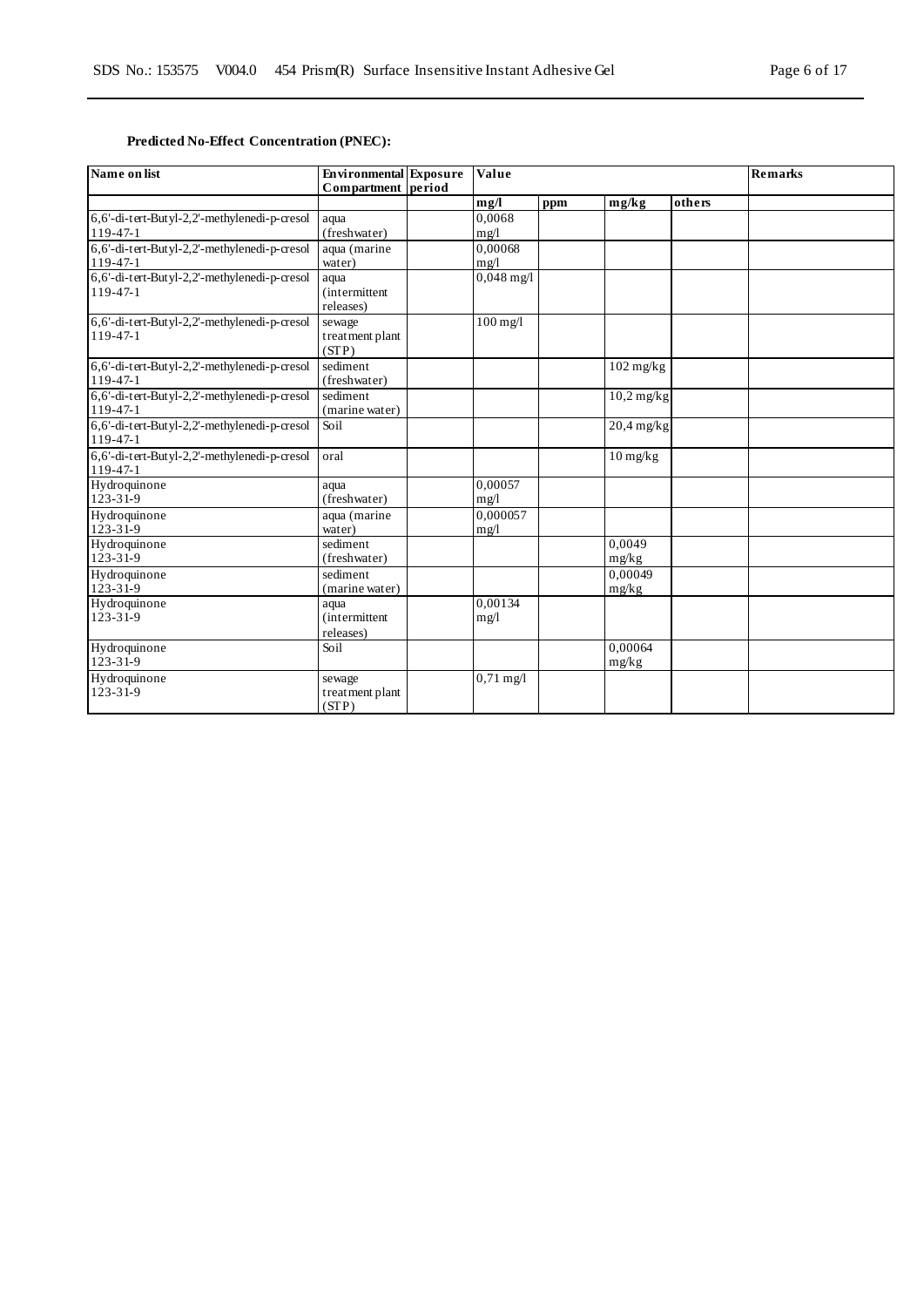### **Derived No-Effect Level (DNEL):**

| Name on list                                             | <b>Application</b><br>Area | Route of<br><b>Exposure</b> | <b>Health Effect</b>                               | <b>Exposure</b><br>Time | Value                     | <b>Remarks</b> |
|----------------------------------------------------------|----------------------------|-----------------------------|----------------------------------------------------|-------------------------|---------------------------|----------------|
| Ethyl 2-cyanoacrylate<br>7085-85-0                       | Workers                    | Inhalation                  | Longterm<br>exposure - local<br>effects            |                         | $9,25$ mg/m $3$           |                |
| Ethyl 2-cyanoacrylate<br>7085-85-0                       | Workers                    | Inhalation                  | Longterm<br>exposure -<br>systemic effects         |                         | $9,25$ mg/m $3$           |                |
| Ethyl 2-cyanoacrylate<br>7085-85-0                       | General<br>population      | Inhalation                  | Longterm<br>exposure - local<br>effects            |                         | $9,25$ mg/m $3$           |                |
| Ethyl 2-cyanoacrylate<br>7085-85-0                       | General<br>population      | Inhalation                  | Longterm<br>exposure -<br>systemic effects         |                         | $9,25$ mg/m $3$           |                |
| 6,6'-di-tert-Butyl-2,2'-methylenedi-p-cresol<br>119-47-1 | Workers                    | dermal                      | Acute/short term<br>exposure -<br>systemic effects |                         | $\overline{3,1}$ 75 mg/kg |                |
| 6,6'-di-tert-Butyl-2,2'-methylenedi-p-cresol<br>119-47-1 | Workers                    | inhalation                  | Acute/short term<br>exposure -<br>systemic effects |                         | 22,4 mg/m3                |                |
| 6,6'-di-tert-Butyl-2,2'-methylenedi-p-cresol<br>119-47-1 | Workers                    | dermal                      | Longterm<br>exposure -<br>systemic effects         |                         | $0,635$ mg/kg             |                |
| 6,6'-di-tert-Butyl-2,2'-methylenedi-p-cresol<br>119-47-1 | Workers                    | inhalation                  | Longterm<br>exposure -<br>systemic effects         |                         | 4,48 mg/m3                |                |
| 6,6'-di-tert-Butyl-2,2'-methylenedi-p-cresol<br>119-47-1 | General<br>population      | dermal                      | Acute/short term<br>exposure -<br>systemic effects |                         | $1,59$ mg/kg              |                |
| 6,6'-di-tert-Butyl-2,2'-methylenedi-p-cresol<br>119-47-1 | General<br>population      | inhalation                  | Acute/short term<br>exposure -<br>systemic effects |                         | $5,5$ mg/m $3$            |                |
| 6,6'-di-tert-Butyl-2,2'-methylenedi-p-cresol<br>119-47-1 | General<br>population      | oral                        | Acute/short term<br>exposure -<br>systemic effects |                         | $1,59$ mg/kg              |                |
| 6,6'-di-tert-Butyl-2,2'-methylenedi-p-cresol<br>119-47-1 | General<br>population      | dermal                      | Longterm<br>exposure -<br>systemic effects         |                         | $0,318$ mg/kg             |                |
| 6,6'-di-tert-Butyl-2,2'-methylenedi-p-cresol<br>119-47-1 | General<br>population      | inhalation                  | Longterm<br>exposure -<br>systemic effects         |                         | $1,1$ mg/m $3$            |                |
| 6,6'-di-tert-Butyl-2,2'-methylenedi-p-cresol<br>119-47-1 | General<br>population      | oral                        | Longterm<br>exposure -<br>systemic effects         |                         | $0,318$ mg/kg             |                |
| Hydroquinone<br>123-31-9                                 | Workers                    | dermal                      | Longterm<br>exposure -<br>systemic effects         |                         | $3,33$ mg/kg              |                |
| Hydroquinone<br>123-31-9                                 | Workers                    | inhalation                  | Longterm<br>exposure -<br>systemic effects         |                         | $2,1$ mg/m $3$            |                |
| Hydroquinone<br>$123 - 31 - 9$                           | General<br>population      | dermal                      | Longterm<br>exposure -<br>systemic effects         |                         | $1,66$ mg/kg              |                |
| Hydroquinone<br>$123 - 31 - 9$                           | General<br>population      | inhalation                  | Longterm<br>exposure -<br>systemic effects         |                         | $1,05$ mg/m $3$           |                |
| Hydroquinone<br>$123 - 31 - 9$                           | General<br>population      | oral                        | Longterm<br>exposure -<br>systemic effects         |                         | $0.6$ mg/kg               |                |

### **Biological Exposure Indices:**

None

### **8.2. Exposure controls:**

Engineering controls: Ensure good ventilation/extraction.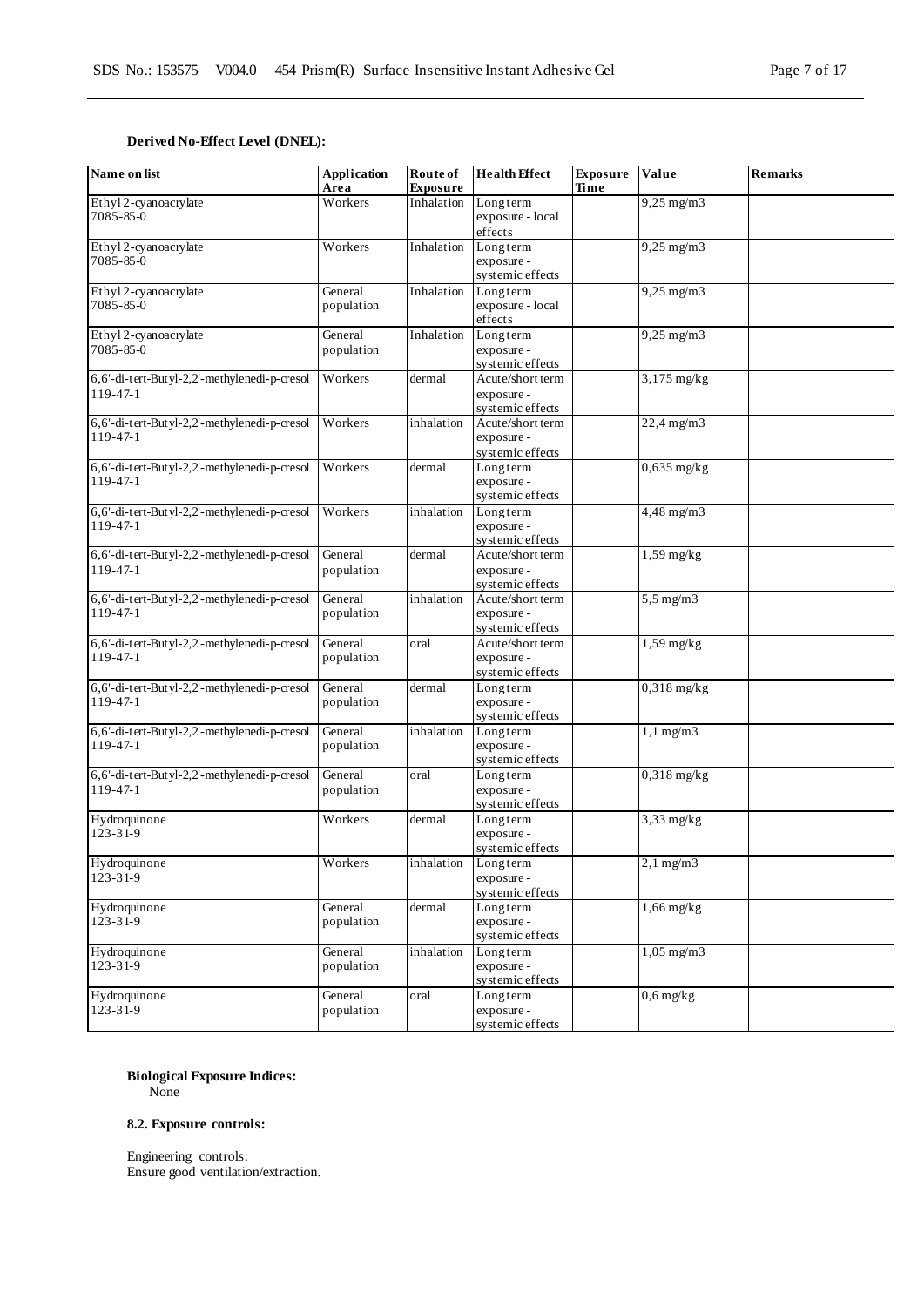Respiratory protection: Ensure adequate ventilation. An approved mask or respirator fitted with an organic vapour cartridge should be worn if the product is used in a poorly ventilated area Filter type: A (EN 14387)

Hand protection: Polyethylene or polypropylene gloves are recommended when using large volumes. Chemical-resistant protective gloves (EN 374). Suitable materials for short-term contact or splashes (recommended: at least protection index 2, corresponding to > 30 minutes permeation time as per EN 374): nitrile rubber (NBR; >= 0.4 mm thickness) Suitable materials for longer, direct contact (recommended: protection index 6, corresponding to > 480 minutes permeation time as per EN 374): nitrile rubber (NBR;  $>= 0.4$  mm thickness) This information is based on literature references and on information provided by glove manufacturers, or is derived by analogy

with similar substances. Please note that in practice the working life of chemical-resistant protective gloves may be considerably shorter than the permeation time determined in accordance with EN 374 as a result of the many influencing factors (e.g. temperature). If signs of wear and tear are noticed then the gloves should be replaced.

#### Do not use PVC, rubber or nylon gloves.

Please note that in practice the working life of chemical resistant gloves may be considerably reduced as a result of many influencing factors (e.g. temperature). Suitable risk assessment should be carried out by the end user. If signs of wear and tear are noticed then the gloves should be replaced.

#### Eye protection:

D

Solubility (qualitative) (Solvent: Acetone)

Solubility (qualitative) (Solvent: Water)

Safety glasses with sideshields or chemical safety goggles should be worn if there is a risk of splashing. Protective eye equipment should conform to EN166.

Skin protection: Wear suitable protective clothing. Protective clothing should conform to EN 14605 for liquid splashes or to EN 13982 for dusts.

#### Advices to personal protection equipment:

The information provided on personal protective equipment is for guidance purposes only. A full risk assessment should be conducted prior to using this product to determine the appropriate personal protective equipment to suit local conditions. Personal protective equipment should conform to the relevant EN standard.

### **SECTION 9: Physical and chemical properties**

#### **9.1. Information on basic physical and chemical properties**

| 2111 иногналон он заэгс риузган ана сисписат ргорегиез |                                                      |
|--------------------------------------------------------|------------------------------------------------------|
| Appearance                                             | liquid                                               |
|                                                        | colourless                                           |
| Odor                                                   | irritating                                           |
| Odour threshold                                        | No data available / Not applicable                   |
| pН                                                     | Not applicable                                       |
| Melting point                                          | No data available / Not applicable                   |
| Solidification temperature                             | No data available / Not applicable                   |
| Initial boiling point                                  | $>$ 149 °C ( $>$ 300.2 °F)                           |
| Flash point                                            | 80 - 93,4 °C (176 - 200.12 °F); Tagliabue closed cup |
| Evaporation rate                                       | No data available / Not applicable                   |
| Flammability                                           | No data available / Not applicable                   |
| Explosive limits                                       | No data available / Not applicable                   |
| Vapour pressure                                        | $0.27$ mbar                                          |
| Vapour pressure                                        | $< 700$ mbar                                         |
| (50 °C (122 °F))                                       |                                                      |
| Relative vapour density:                               | No data available / Not applicable                   |
| Density                                                | 1,0500 $g/cm3$                                       |
| $\circ$                                                |                                                      |

Bulk density No data available / Not applicable Solubility No data available / Not applicable Miscible

Polymerises in presence of water.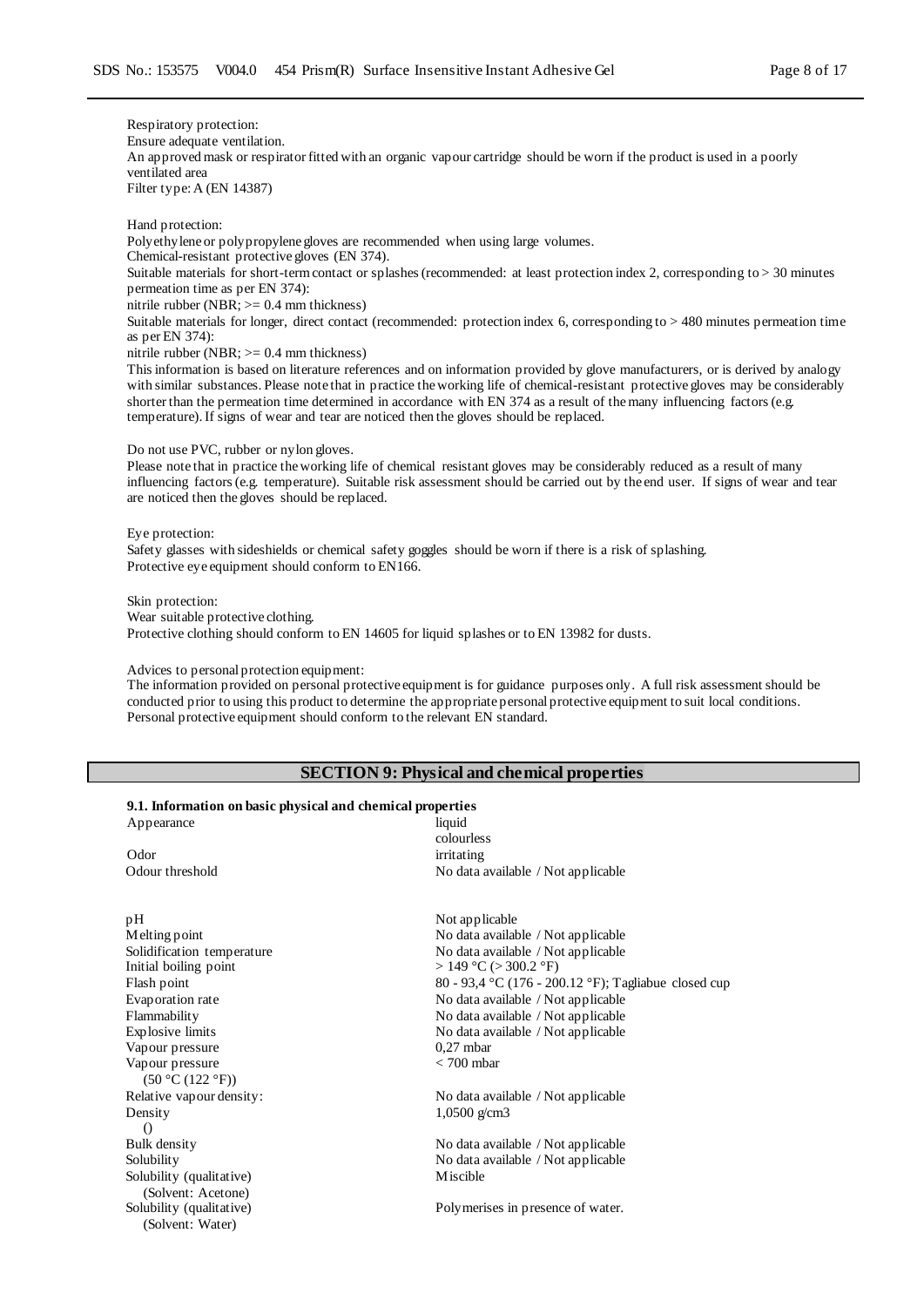| Partition coefficient: n-octanol/water | No data available / Not applicable |
|----------------------------------------|------------------------------------|
| Auto-ignition temperature              | No data available / Not applicable |
| Decomposition temperature              | No data available / Not applicable |
| <b>Viscosity</b>                       | No data available / Not applicable |
| Viscosity (kinematic)                  | No data available / Not applicable |
| Explosive properties                   | No data available / Not applicable |
| Oxidising properties                   | No data available / Not applicable |

#### **9.2. Other information**

No data available / Not applicable

### **SECTION 10: Stability and reactivity**

#### **10.1. Reactivity**

Rapid exothermic polymerization will occur in the presence of water, amines, alkalis and alcohols.

#### **10.2. Chemical stability**

Stable under recommended storage conditions.

#### **10.3. Possibility of hazardous reactions**

See section reactivity

#### **10.4. Conditions to avoid**

Stable under normal conditions of storage and use.

### **10.5. Incompatible materials**

See section reactivity.

#### **10.6. Hazardous decomposition products**

None if used for intended purpose.

### **SECTION 11: Toxicological information**

#### **General toxicological information:**

Cyanoacrylates are considered to have relatively low toxicity. Acute oral LD50 is >5000mg/kg (rat). It is almost impossible to swallow as it rapidly polymerises in the mouth.

Prolonged exposure to high concentrations of vapours may lead to chronic effects in sensitive individuals In dry atmosphere with < 50% humidity, vapours may irritate the eyes and respiratory system

#### **11.1. Information on toxicological effects**

#### **Acute oral toxicity:**

The mixture is classified based on calculation method referring to the classified substances present in the mixture.

| <b>Hazardous substances</b><br>CAS-No.                                      | Value<br>type | Value                        | <b>Species</b> | Method                                   |
|-----------------------------------------------------------------------------|---------------|------------------------------|----------------|------------------------------------------|
| Ethyl 2-cyanoacrylate<br>7085-85-0                                          | LD50          | $> 5.000$ mg/kg              | rat            | OECD Guideline 401 (Acute Oral Toxicity) |
| $Bis(2-hydroxy-3-tert-$<br>but $v1-5$ -<br>methylphenyl)methane<br>119-47-1 | LD50          | $> 10.000$ mg/kg $\vert$ rat |                | not specified                            |
| Hydroquinone<br>$123 - 31 - 9$                                              | LD50          | $367 \text{ mg/kg}$          | rat            | OECD Guideline 401 (Acute Oral Toxicity) |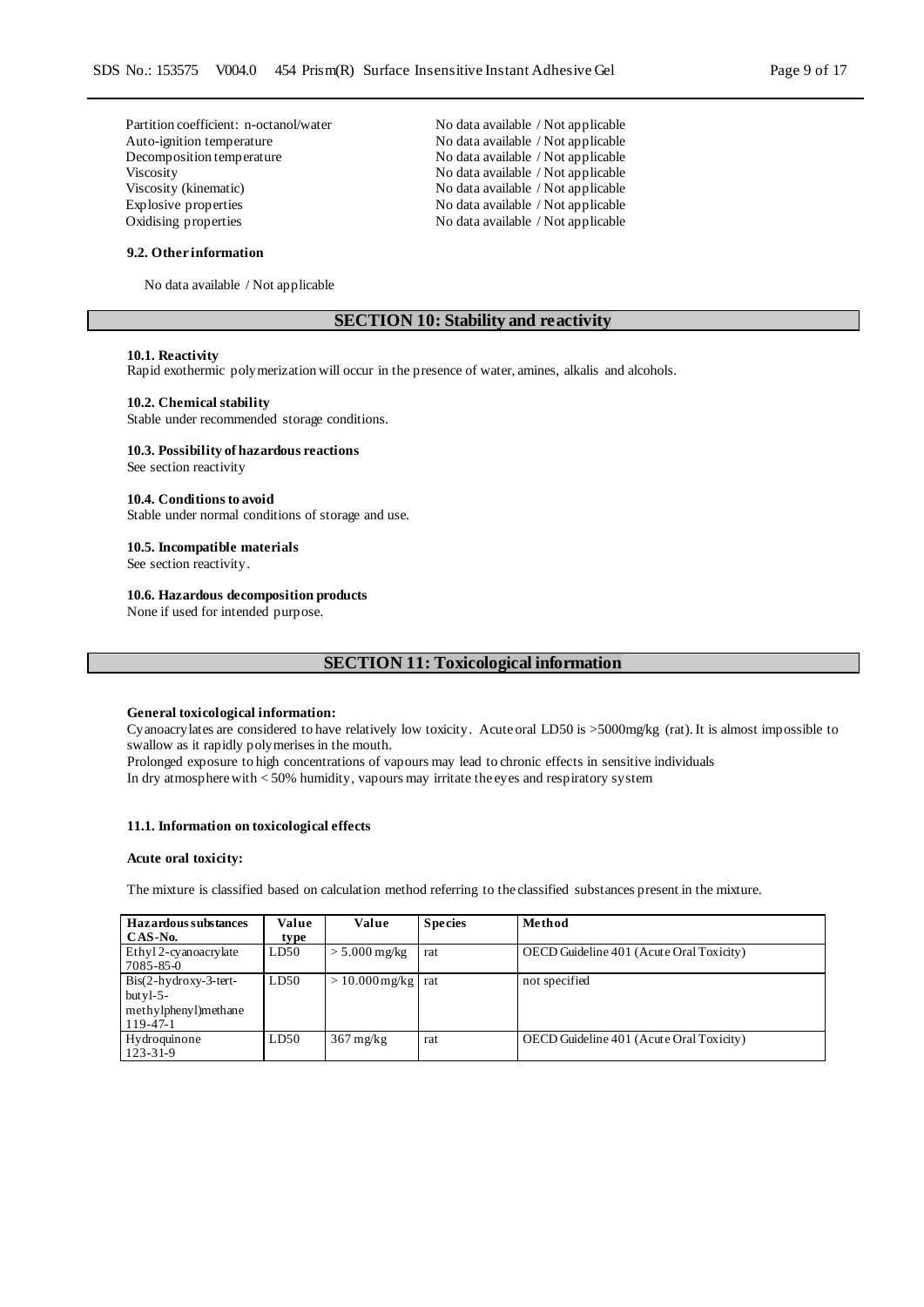#### **Acute dermal toxicity:**

The mixture is classified based on calculation method referring to the classified substances present in the mixture.

| <b>Hazardous substances</b>                                     | Value | Value                        | <b>Species</b> | Method                                     |
|-----------------------------------------------------------------|-------|------------------------------|----------------|--------------------------------------------|
| CAS-No.                                                         | type  |                              |                |                                            |
| Ethyl 2-cyanoacrylate<br>7085-85-0                              | LD50  | $>$ 2.000 mg/kg              | rabbit         | OECD Guideline 402 (Acute Dermal Toxicity) |
| $Bis(2-hydroxy-3-tert-$<br>but $v$ l-5-<br>methylphenyl)methane | LD50  | $> 10.000$ mg/kg $\vert$ rat |                | not specified                              |
| 119-47-1                                                        |       |                              |                |                                            |
| Hydroquinone<br>$123 - 31 - 9$                                  | LD50  | $>$ 2.000 mg/kg              | rabbit         | OECD Guideline 402 (Acute Dermal Toxicity) |

#### **Acute inhalative toxicity:**

No data available.

#### **Skin corrosion/irritation:**

Bonds skin in seconds. Considered to be of low toxicity: acute dermal LD50 (rabbit)>2000mg/kg Due to polymerisation at the skin surface allergic reaction is unlikely to occur

| <b>Hazardous substances</b><br>CAS-No. | <b>Result</b>          | Exposure Species<br>time |        | Method                                                 |
|----------------------------------------|------------------------|--------------------------|--------|--------------------------------------------------------|
| Ethyl 2-cyanoacrylate<br>7085-85-0     | slightly<br>irritating | 24h                      | rabbit | OECD Guideline 404 (Acute Dermal Irritation/Corrosion) |
| Hydroquinone<br>$123 - 31 - 9$         | not irritating         | 24h                      | rabbit | Weight of evidence                                     |

### **Serious eye damage/irritation:**

Liquid product will bond eyelids. In a dry atmosphere (RH<50%) vapours may cause irritation and lachrymatory effect

| <b>Hazardous substances</b><br>CAS-No.    | <b>Result</b> | <b>Exposure</b> Species<br>time |        | Method                                              |
|-------------------------------------------|---------------|---------------------------------|--------|-----------------------------------------------------|
| Ethyl 2-cvanoacrylate<br>$17085 - 85 - 0$ | irritating    | 72 h                            | rabbit | OECD Guideline 405 (Acute Eye Irritation/Corrosion) |

#### **Respiratory or skin sensitization:**

The mixture is classified based on threshold limits referring to the classified substances present in the mixture.

| Hazardous substances  | Result          | <b>Test type</b>        | <b>Species</b> | Method                                  |
|-----------------------|-----------------|-------------------------|----------------|-----------------------------------------|
| CAS-No.               |                 |                         |                |                                         |
| Ethyl 2-cyanoacrylate | not sensitising |                         | guinea pig     | not specified                           |
| 7085-85-0             |                 |                         |                |                                         |
| Hydroquinone          | sensitising     | Guinea pig maximisation | guinea pig     | equivalent or similar to OECD Guideline |
| 123-31-9              |                 | test                    |                | 406 (Skin Sensitisation)                |
| Hydroquinone          | sensitising     | Mouse local lymphnode   | mouse          | equivalent or similar to OECD Guideline |
| $123 - 31 - 9$        |                 | assay (LLNA)            |                | 429 (Skin Sensitisation: Local Lymph)   |
|                       |                 |                         |                | Node Assay)                             |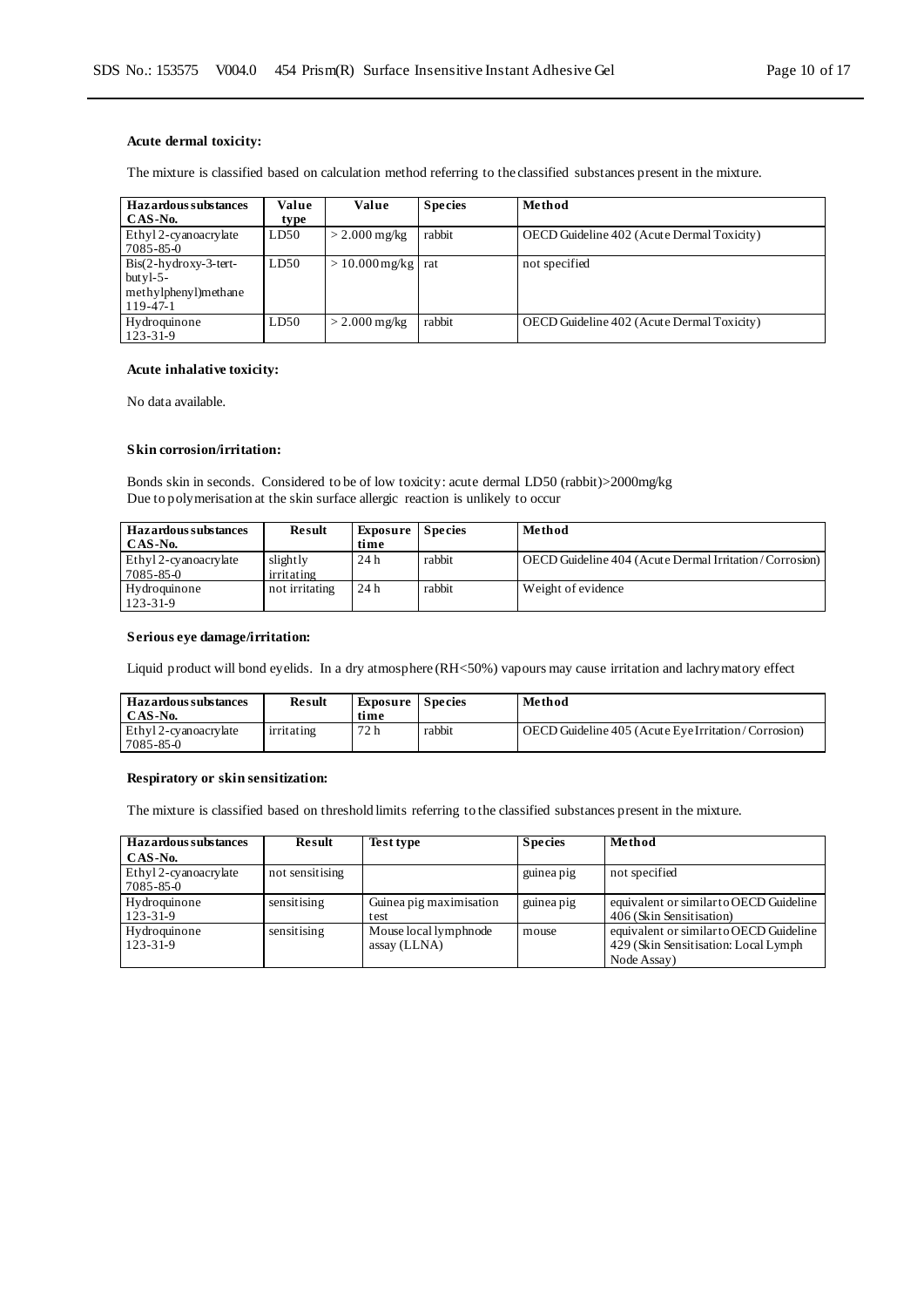### **Germ cell mutagenicity:**

The mixture is classified based on threshold limits referring to the classified substances present in the mixture.

| Hazardous substances<br>$CAS-No.$                                         | <b>Result</b> | Type of study/<br>Route of<br>administration           | <b>Metabolic</b><br>activation/<br><b>Exposure time</b> | <b>Species</b> | Method                                                                                                     |
|---------------------------------------------------------------------------|---------------|--------------------------------------------------------|---------------------------------------------------------|----------------|------------------------------------------------------------------------------------------------------------|
| Ethyl 2-cyanoacrylate<br>7085-85-0                                        | negative      | bacterial reverse<br>mutation assay (e.g<br>Ames test) |                                                         |                | OECD Guideline 471<br>(Bacterial Reverse Mutation<br>Assay)                                                |
| Ethyl 2-cyanoacrylate<br>7085-85-0                                        | negative      | mammalian cell<br>gene mutation assay                  | with and without                                        |                | OECD Guideline 476 (In vitro<br>Mammalian Cell Gene<br>Mutation Test)                                      |
| Ethyl 2-cyanoacrylate<br>$7085 - 85 - 0$                                  | negative      | in vitro mammalian<br>chromosome<br>aberration test    | with and without                                        |                | OECD Guideline 473 (In vitro<br>Mammalian Chromosome<br>Aberration Test)                                   |
| Bis(2-hydroxy-3-tert-<br>but $v1-5$ -<br>methylphenyl)methane<br>119-47-1 | negative      | bacterial reverse<br>mutation assay (e.g<br>Ames test) | with and without                                        |                | OECD Guideline 471<br>(Bacterial Reverse Mutation<br>Assay)                                                |
| Hydroquinone<br>$123 - 31 - 9$                                            | negative      | bacterial reverse<br>mutation assay (e.g<br>Ames test) | with and without                                        |                | equivalent or similar to OECD<br>Guideline 471 (Bacterial<br>Reverse Mutation Assay)                       |
| Hydroquinone<br>$123 - 31 - 9$                                            | negative      | in vitro mammalian<br>chromosome<br>aberration test    | with and without                                        |                | OECD Guideline 473 (In vitro<br>Mammalian Chromosome<br>Aberration Test)                                   |
| Hydroquinone<br>$123 - 31 - 9$                                            | positive      | mammalian cell<br>gene mutation assay                  | with and without                                        |                | OECD Guideline 476 (In vitro<br>Mammalian Cell Gene<br>Mutation Test)                                      |
| Hydroquinone<br>$123 - 31 - 9$                                            | positive      | intraperitoneal                                        |                                                         | mouse          | equivalent or similar to OECD<br>Guideline 474 (Mammalian<br>Erythrocyte Micronucleus<br>Test)             |
| Hydroquinone<br>$123 - 31 - 9$                                            | negative      | oral: gavage                                           |                                                         | rat            | equivalent or similar to OECD<br>Guideline 478 (Genetic<br>Toxicology: Rodent Dominant<br>Lethal Test)     |
| Hydroquinone<br>$123 - 31 - 9$                                            | positive      | intraperitoneal                                        |                                                         | mouse          | equivalent or similar to OECD<br>Guideline 483 (Mammalian<br>Spermatogonial Chromosome<br>Aberration Test) |

### **Carcinogenicity**

The mixture is classified based on threshold limits referring to the classified substances present in the mixture.

| <b>Hazardous</b> components<br>CAS-No. | <b>Result</b> | Route of<br>application | <b>Exposure</b><br>time/<br><b>Frequency</b><br>of treatment | <b>Species</b> | <b>Sex</b>  | Method                                                                                                       |
|----------------------------------------|---------------|-------------------------|--------------------------------------------------------------|----------------|-------------|--------------------------------------------------------------------------------------------------------------|
| Hydroquinone<br>$123 - 31 - 9$         | carcinogenic  | oral: gavage            | 103 w<br>5 d/w                                               | rat            | male/female | equivalent or similar<br>OECD Guideline 453<br>(Combined Chronic<br>Toxicity/<br>Carcinogenicity<br>Studies) |
| Hydroquinone<br>$123 - 31 - 9$         | carcinogenic  | oral: gavage            | 103 w<br>5 d/w                                               | mouse          | female      | equivalent or similar<br>OECD Guideline 453<br>(Combined Chronic<br>Toxicity/<br>Carcinogenicity<br>Studies) |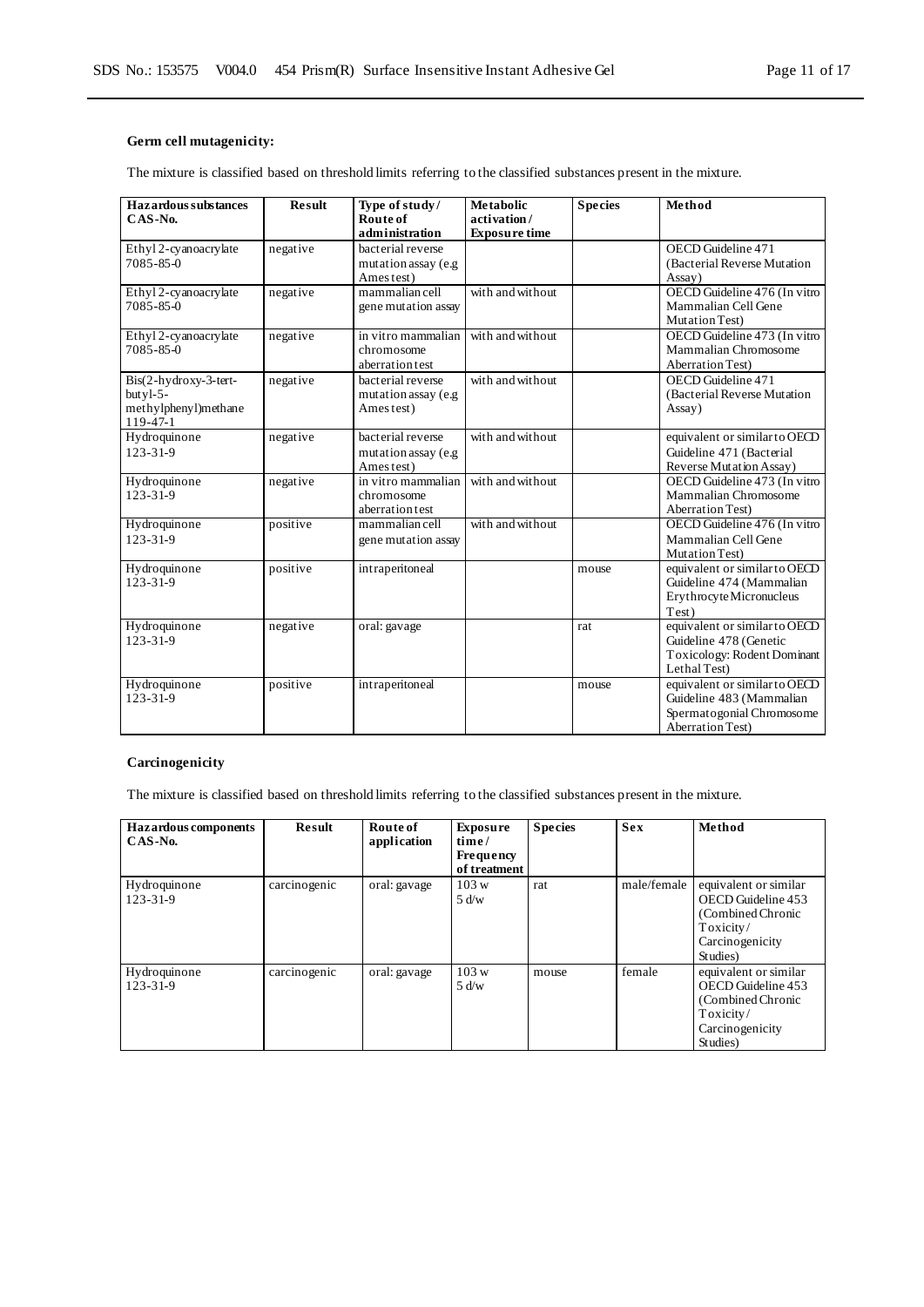### **Reproductive toxicity:**

The mixture is classified based on threshold limits referring to the classified substances present in the mixture.

| Hazardous substances<br>CAS-No.                                             | <b>Result/Value</b>                                             | Test type                   | Route of<br>application | <b>Species</b> | Method                                                                            |
|-----------------------------------------------------------------------------|-----------------------------------------------------------------|-----------------------------|-------------------------|----------------|-----------------------------------------------------------------------------------|
| $Bis(2-hydroxy-3-tert-$<br>but y $1-5-$<br>methylphenyl)methane<br>119-47-1 | NOAEL $P$ 12,5 mg/kg                                            | screening                   | oral: gavage            | rat            | OECD Guideline 421<br>(Reproduction/<br>Developmental Toxicity<br>Screening Test) |
| Hydroquinone<br>$123 - 31 - 9$                                              | NOAEL $P$ 15 mg/kg<br>NOAEL F1 150 mg/kg<br>NOAEL $F2150$ mg/kg | T wo<br>generation<br>study | oral: gavage            | rat            | EPA OTS798.4700<br>(Reproduction and Fertility)<br>Effects)                       |

### **STOT-single exposure:**

No data available.

### **STOT-repeated exposure::**

The mixture is classified based on threshold limits referring to the classified substances present in the mixture.

| <b>Hazardous substances</b><br>CAS-No. | <b>Result/Value</b>         | Route of<br>application | <b>Exposure time</b><br><b>Frequency of</b><br>treatment | <b>Species</b> | Method                                                                                           |
|----------------------------------------|-----------------------------|-------------------------|----------------------------------------------------------|----------------|--------------------------------------------------------------------------------------------------|
| Hydroquinone<br>$123 - 31 - 9$         | NOAEL $50 \,\mathrm{mg/kg}$ | oral: gavage            | 13 w<br>5 d/w                                            | rat            | not specified                                                                                    |
| Hydroquinone<br>$123 - 31 - 9$         | NOAEL $73.9 \text{ mg/kg}$  | dermal                  | 13 w<br>6 h/d, 5 d/w                                     | rat            | equivalent or similar to<br>OECD Guideline 411<br>(Subchronic Dermal)<br>Toxicity: 90-Day Study) |

### **Aspiration hazard:**

No data available.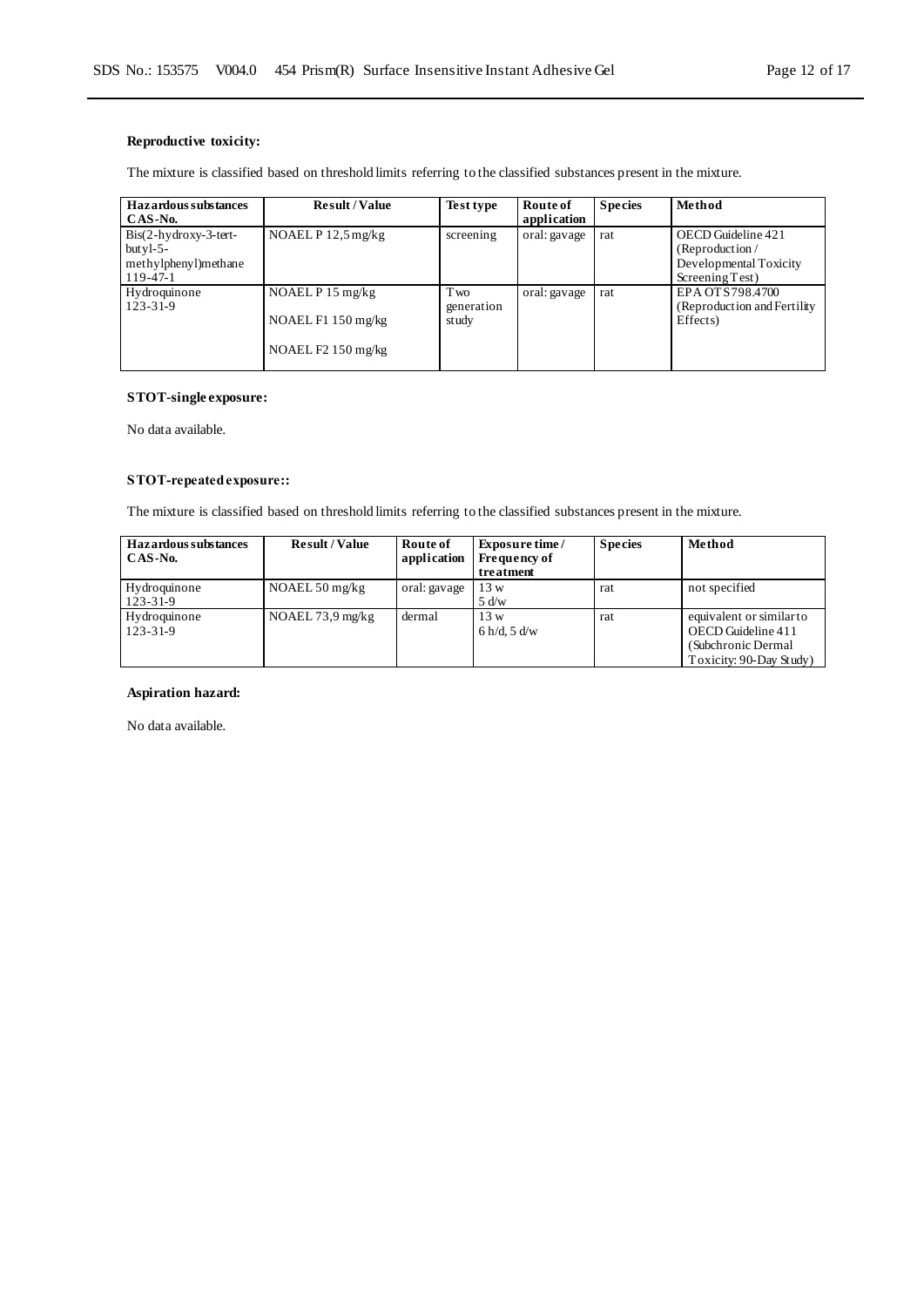### **SECTION 12: Ecological information**

### **General ecological information:**

Biological and Chemical Oxygen Demands (BOD and COD) are insignificant. Do not empty into drains / surface water / ground water.

#### **12.1. Toxicity**

#### **Toxicity (Fish):**

The mixture is classified based on calculation method referring to the classified substances present in the mixture.

| Hazardous substances                                                                      | Value                             | Value                                 | <b>Exposure time Species</b> |                     | Method                                            |
|-------------------------------------------------------------------------------------------|-----------------------------------|---------------------------------------|------------------------------|---------------------|---------------------------------------------------|
| CAS-No.                                                                                   | tvpe                              |                                       |                              |                     |                                                   |
| $\text{Bis}(2-hy\text{,}x-y-3\text{-}t$ ert-but yl-5-<br>methylphenyl)methane<br>119-47-1 | LC50                              | $T$ oxicity $>$ W ater<br>solubilit v |                              | Orvzias latipes     | OECD Guideline 203 (Fish,<br>Acute Toxicity Test) |
| Hydroquinone<br>123-31-9                                                                  | $\textcolor{blue}{\mathsf{LC50}}$ | $0.638 \,\mathrm{mg}/\mathrm{l}$      | 96 h                         | Oncorhynchus mykiss | OECD Guideline 203 (Fish,<br>Acute Toxicity Test) |

#### **Toxicity (Daphnia):**

The mixture is classified based on calculation method referring to the classified substances present in the mixture.

| Hazardous substances<br>CAS-No.                                                                | Value<br>type | Value                                 | <b>Exposure time Species</b> |               | Method                                                            |
|------------------------------------------------------------------------------------------------|---------------|---------------------------------------|------------------------------|---------------|-------------------------------------------------------------------|
| $\text{ Bis}(2-h\text{y}d\text{roxy-3-tert-but}yl-5-EC50$<br>methylphenyl) methane<br>119-47-1 |               | $T$ oxicity $>$ W ater<br>solubilit y | 48 h                         | Daphnia magna | OECD Guideline 202<br>(Daphnia sp. Acute<br>Immobilisation Test)  |
| Hydroquinone<br>123-31-9                                                                       | EC50          | $0,134 \text{ mg}/1$                  | 48 h                         | Daphnia magna | OECD Guideline 202<br>(Daphnia sp. Acute)<br>Immobilisation Test) |

### **Chronic toxicity to aquatic invertebrates**

The mixture is classified based on calculation method referring to the classified substances present in the mixture.

| <b>Hazardous substances</b>                                                                   | Value | Value                              | <b>Exposure time Species</b> |               | Method                                          |
|-----------------------------------------------------------------------------------------------|-------|------------------------------------|------------------------------|---------------|-------------------------------------------------|
| CAS-No.                                                                                       | type  |                                    |                              |               |                                                 |
| $\text{Bis}(2-h\text{y}d\text{roxy-3-tert-but}yl-5-NOEC)$<br>methylphenyl)methane<br>119-47-1 |       | $T$ oxicity > Water<br>solubilit v |                              | Daphnia magna | OECD 211 (Daphnia)<br>magna, Reproduction Test) |
| Hydroquinone<br>$123 - 31 - 9$                                                                | NOEC  | $0.0057$ mg/l                      | 21 d                         | Daphnia magna | OECD 211 (Daphnia)<br>magna, Reproduction Test) |

**Toxicity (Algae):**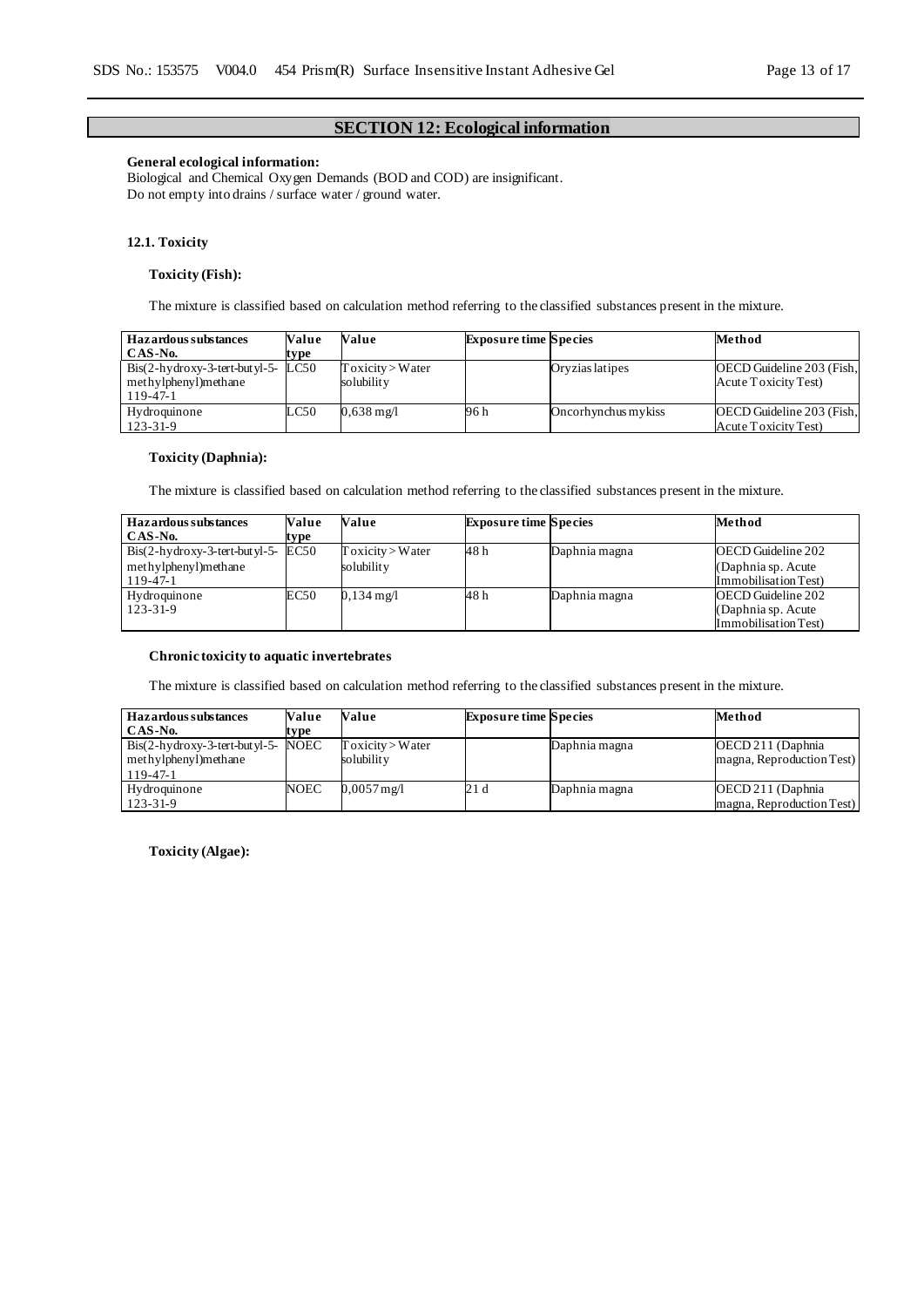The mixture is classified based on calculation method referring to the classified substances present in the mixture.

| Hazardous substances                                                  | Value       | Value                                | <b>Exposure time Species</b> |                                                                                                         | Method                    |
|-----------------------------------------------------------------------|-------------|--------------------------------------|------------------------------|---------------------------------------------------------------------------------------------------------|---------------------------|
| $CAS-N0$ .                                                            | type        |                                      |                              |                                                                                                         |                           |
| $Bis(2-hydroxy-3-tert-butyl-5-$<br>methylphenyl)methane<br>119-47-1   | EC50        | $T$ oxicity $>$ W ater<br>solubility | 72 h                         | Pseudokirchneriella subcapitata OECD Guideline 201 (Alga,<br>(reported as Selenastrum<br>capricornutum) | Growth Inhibition Test)   |
| $Bis(2-hydroxy-3-tert-butyl-5-$<br>methylphenyl)methane<br>$119-47-1$ | <b>NOEC</b> | $T$ oxicity > Water<br>solubility    | 72 h                         | Pseudokirchneriella subcapitata OECD Guideline 201 (Alga,<br>(reported as Selenastrum<br>capricornutum) | Growth Inhibition Test)   |
| Hydroquinone<br>$123 - 31 - 9$                                        | EC50        | $0.335 \text{ mg/l}$                 | 72 h                         | Selenastrum capricomutum<br>(newname: Pseudokirchneriella Growth Inhibition Test)<br>subcapitata)       | OECD Guideline 201 (Alga, |

### **Toxicity to microorganisms**

The mixture is classified based on calculation method referring to the classified substances present in the mixture.

| <b>Hazardous substances</b>                                   | Value | Value          | <b>Exposure time Species</b> | Method                               |
|---------------------------------------------------------------|-------|----------------|------------------------------|--------------------------------------|
| CAS-No.                                                       | type  |                |                              |                                      |
| $\text{Bis}(2-hy\text{,}3\text{-}t\text{,}2\text{-}t\text{)}$ |       | $>10.000$ mg/l | 3 h                          | OECD Guideline 209                   |
| methylphenyl)methane                                          |       |                |                              | (Activated Sludge,                   |
| 119-47-1                                                      |       |                |                              | <b>Respiration Inhibition Test</b> ) |
| Hydroquinone                                                  | EC50  | $0.038$ mg/l   | 30 min                       | not specified                        |
| $123 - 31 - 9$                                                |       |                |                              |                                      |

### **12.2. Persistence and degradability**

| <b>Hazardous substances</b><br>CAS-No.                              | <b>Result</b>                                       | Test type | Degradability | Exposure<br>time | Method                                                                                      |
|---------------------------------------------------------------------|-----------------------------------------------------|-----------|---------------|------------------|---------------------------------------------------------------------------------------------|
| Ethyl 2-cyanoacrylate<br>$7085 - 85 - 0$                            | not readily biodegradable.                          | aerobic   | 57 %          | 28d              | OECD Guideline 301 D (Ready<br>Biodegradability: Closed Bottle<br>Test)                     |
| $Bis(2-hydroxy-3-tert-butyl-5-$<br>methylphenyl)methane<br>119-47-1 | under test conditions no<br>biodegradation observed | aerobic   | 0%            | 28d              | OECD Guideline 301 C (Ready<br>Biodegradability: Modified MITI<br>Test (I))                 |
| Hydroquinone<br>$123 - 31 - 9$                                      | readily biodegradable                               | aerobic   | $75 - 81%$    | 30d              | EU Method C.4-E (Determination<br>of the "Ready"<br>Biodegradability Closed Bottle<br>Test) |

### **12.3. Bioaccumulative potential**

| <b>Hazardous substances</b><br>CAS-No.                  | Bioconcentratio   Exposure time   Temperature<br>n factor (BCF) |     | <b>Species</b>  | Method                                                  |
|---------------------------------------------------------|-----------------------------------------------------------------|-----|-----------------|---------------------------------------------------------|
| $\text{Bis}(2\text{-hydroxy-3-tert-butyl-5-}$ 320 - 780 |                                                                 | 60d | Cyprinus carpio | OECD Guideline 305 E<br>(Bioaccumulation: Flow-through) |
| methylphenyl)methane<br>119-47-1                        |                                                                 |     |                 | Fish Test)                                              |

### **12.4. Mobility in soil**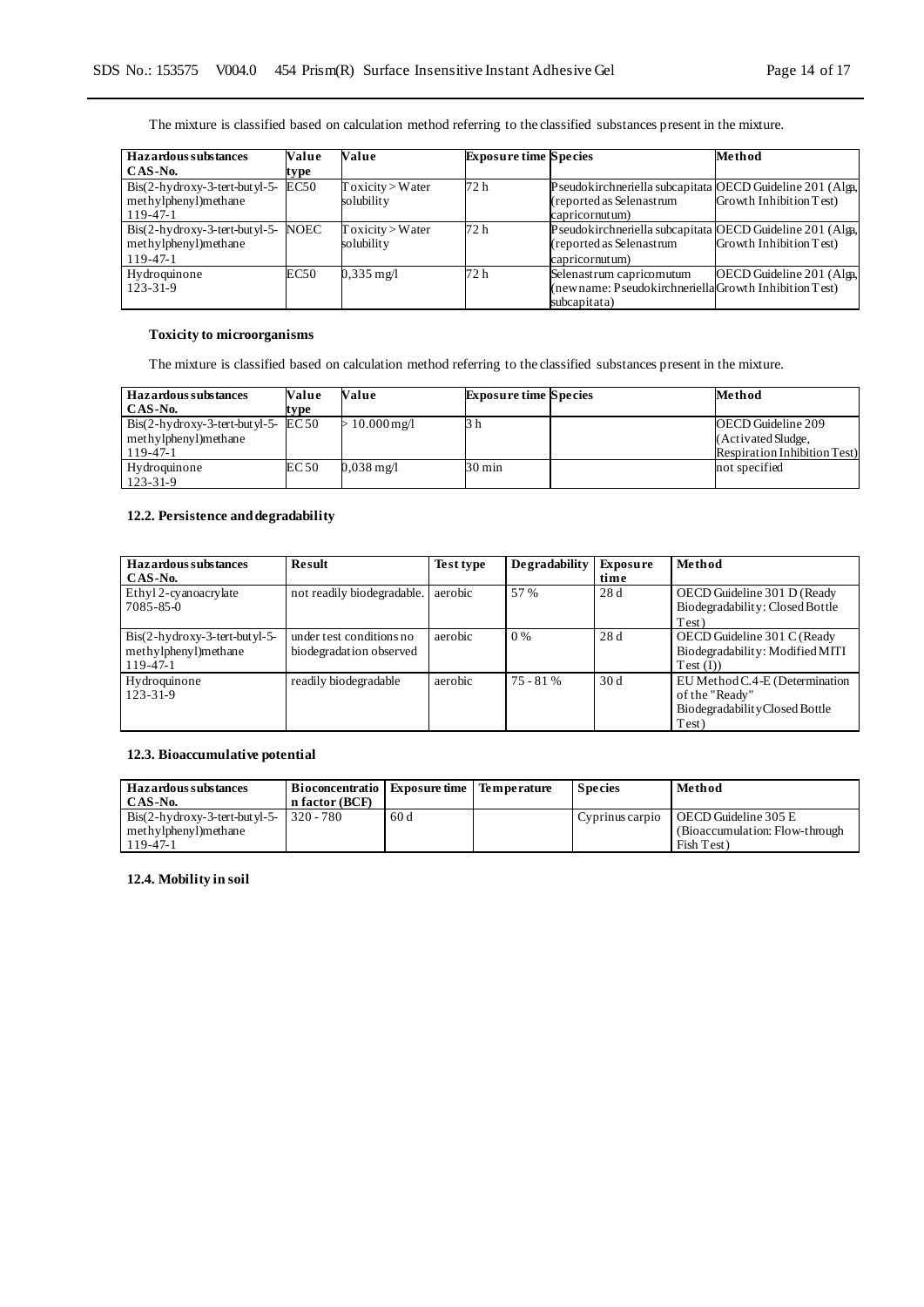| <b>Hazardous substances</b><br>CAS-No.                                | LogPow | <b>Temperature</b> | Method                                                                                |
|-----------------------------------------------------------------------|--------|--------------------|---------------------------------------------------------------------------------------|
| Ethyl 2-cyanoacrylate<br>7085-85-0                                    | 0.776  | $22^{\circ}C$      | EU Method A.8 (Partition Coefficient)                                                 |
| $Bis(2-hydroxy-3-tert-butyl-5-$<br>methylphenyl)methane<br>$119-47-1$ | 6.25   | $20^{\circ}$ C     | OECD Guideline 107 (Partition Coefficient (n-octanol / water), Shake<br>Flask Method) |
| Hydroquinone<br>$123 - 31 - 9$                                        | 0.59   |                    | EU Method A.8 (Partition Coefficient)                                                 |

#### **12.5. Results of PBT and vPvB assessment**

| Hazardous substances            | PBT/vPvB                                                                             |
|---------------------------------|--------------------------------------------------------------------------------------|
| CAS-No.                         |                                                                                      |
| Ethyl 2-cyanoacrylate           | Not fulfilling Persistent, Bioaccumulative and Toxic (PBT), very Persistent and very |
| 7085-85-0                       | Bioaccumulative (vPvB) criteria.                                                     |
| $Bis(2-hydroxy-3-tert-butyl-5-$ | Not fulfilling Persistent, Bioaccumulative and Toxic (PBT), very Persistent and very |
| methylphenyl)methane            | Bioaccumulative (vPvB) criteria.                                                     |
| 119-47-1                        |                                                                                      |
| Hydroquinone                    | Not fulfilling Persistent, Bioaccumulative and Toxic (PBT), very Persistent and very |
| $123 - 31 - 9$                  | Bioaccumulative (vPvB) criteria.                                                     |

#### **12.6. Other adverse effects**

No data available.

### **SECTION 13: Disposal considerations**

#### **13.1. Waste treatment methods**

Product disposal:

Cured adhesive: Dispose of as water insoluble non-toxic solid chemical in authorised landfill or incinerate under controlled conditions.

Dispose of in accordance with local and national regulations.

Contribution of this product to waste is very insignificant in comparison to article in which it is used

#### Disposal of uncleaned packages:

After use, tubes, cartons and bottles containing residual product should be disposed of as chemically contaminated wast e in an authorised legal land fill site or incinerated.

Waste code

08 04 09\* waste adhesives and sealants containing organic solvents and other dangerous substances The valid EWC waste code numbers are source-related. The manufacturer is therefore unable to specify EWC waste codes for the articles or products used in the various sectors. The EWC codes listed are intended as a recommendation for users. We will be happy to advise you.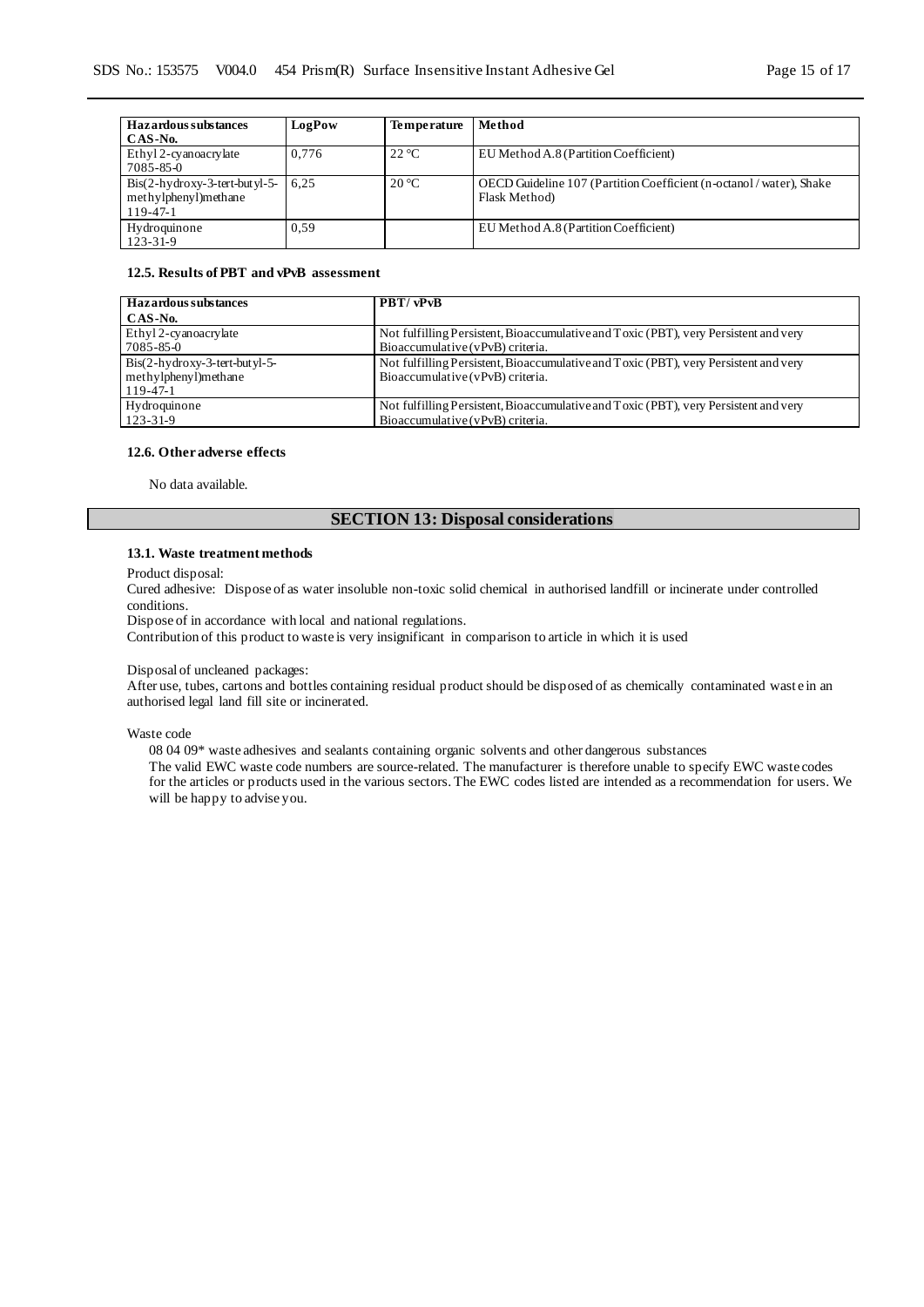### **SECTION 14: Transport information**

| 14.1. | UN number                     |                                                                                    |  |
|-------|-------------------------------|------------------------------------------------------------------------------------|--|
|       | ADR                           | Not dangerous goods                                                                |  |
|       | <b>RID</b>                    | Not dangerous goods                                                                |  |
|       | ADN                           | Not dangerous goods                                                                |  |
|       | <b>IMDG</b>                   | Not dangerous goods                                                                |  |
|       | <b>IATA</b>                   | 3334                                                                               |  |
|       |                               |                                                                                    |  |
| 14.2. | UN proper shipping name       |                                                                                    |  |
|       | ADR                           | Not dangerous goods                                                                |  |
|       | RID                           | Not dangerous goods                                                                |  |
|       | ADN                           | Not dangerous goods                                                                |  |
|       | <b>IMDG</b>                   | Not dangerous goods                                                                |  |
|       | <b>IATA</b>                   | Aviation regulated liquid, n.o.s. (Cyanoacrylate ester)                            |  |
| 14.3. | Transport hazard class(es)    |                                                                                    |  |
|       | ADR                           | Not dangerous goods                                                                |  |
|       | <b>RID</b>                    | Not dangerous goods                                                                |  |
|       | ADN                           | Not dangerous goods                                                                |  |
|       | <b>IMDG</b>                   | Not dangerous goods                                                                |  |
|       | <b>IATA</b>                   | 9                                                                                  |  |
| 14.4. | Packing group                 |                                                                                    |  |
|       | <b>ADR</b>                    | Not dangerous goods                                                                |  |
|       | RID                           | Not dangerous goods                                                                |  |
|       | ADN                           | Not dangerous goods                                                                |  |
|       | <b>IMDG</b>                   | Not dangerous goods                                                                |  |
|       | <b>IATA</b>                   | Ш                                                                                  |  |
|       |                               |                                                                                    |  |
| 14.5. |                               | <b>Environmental hazards</b>                                                       |  |
|       | ADR                           | not applicable                                                                     |  |
|       | RID                           | not applicable                                                                     |  |
|       | ADN                           | not applicable                                                                     |  |
|       | <b>IMDG</b>                   | not applicable                                                                     |  |
|       | <b>IATA</b>                   | not applicable                                                                     |  |
| 14.6. | S pecial precautions for user |                                                                                    |  |
|       | ADR                           | not applicable                                                                     |  |
|       | RID                           | not applicable                                                                     |  |
|       | <b>ADN</b>                    | not applicable                                                                     |  |
|       | <b>IMDG</b>                   | not applicable                                                                     |  |
|       | <b>IATA</b>                   | Primary packs containing less than 500ml are unregulated by this mode of transport |  |
|       |                               | and may be shipped unrestricted.                                                   |  |
| 14.7. |                               | Transport in bulk according to Annex II of Marpol and the IBC Code                 |  |
|       | not applicable                |                                                                                    |  |

# **SECTION 15: Regulatory information**

#### **15.1. Safety, health and environmental regulations/legislation specific for the substance or mixture**

Ozone Depleting Substance (ODS) (Regulation 1005/2009/EC): Not applicable<br>Prior Informed Consent (PIC) (Regulation 649/2012/EC): Not applicable<br>Persistent Organic Pollutants (POPs) (Regulation 2019/1021/EC) : Not applicabl Prior Informed Consent (PIC) (Regulation 649/2012/EC): Persistent Organic Pollutants (POPs) (Regulation  $2019/1021/EC$ ) :

**EU. REACH, Annex XVII, Marketing and Use Restrictions (Regulation 1907/2006/EC):** Not applicable